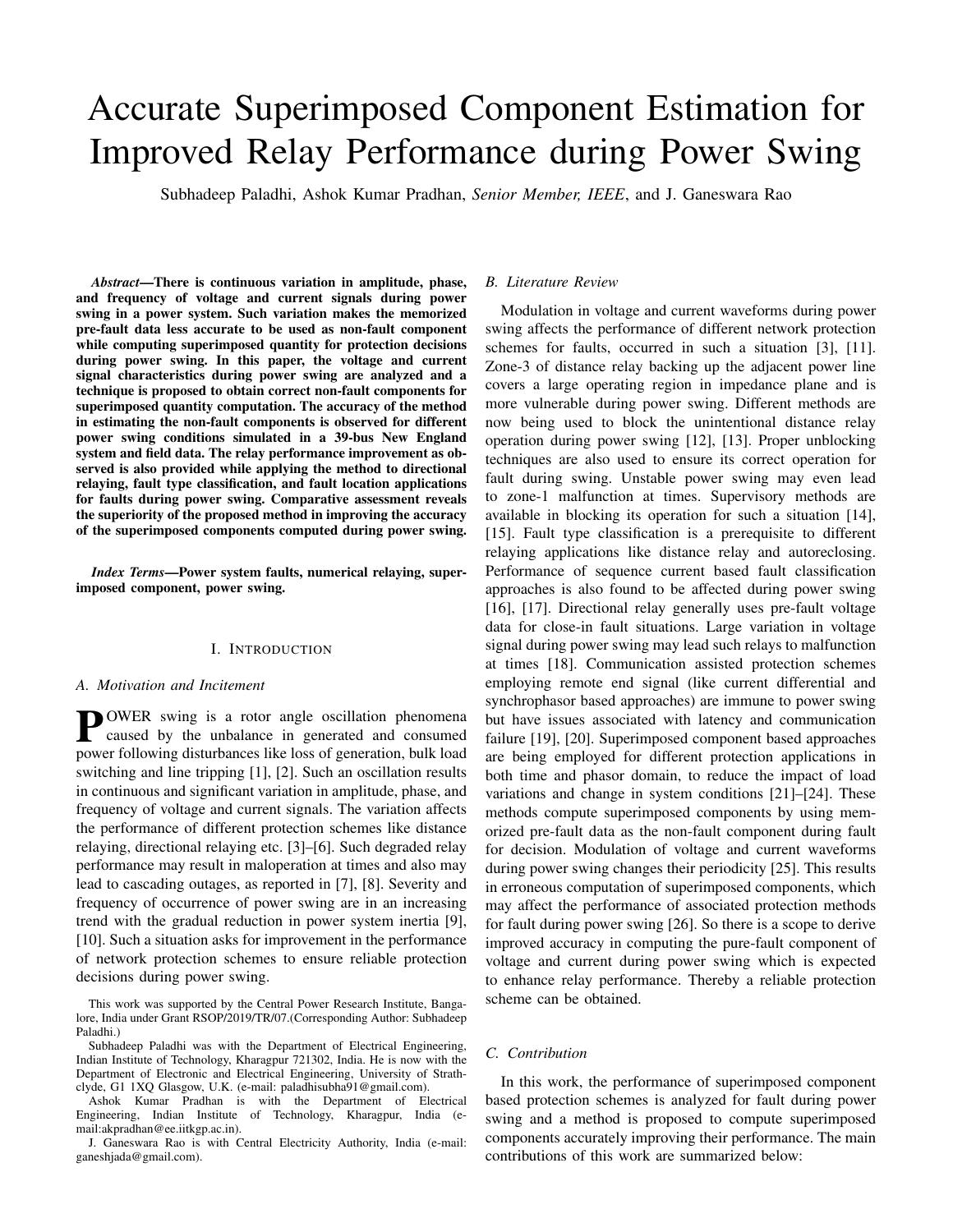- 1) Least square (LS) based technique is applied to demodulate the voltage and current signals during power swing using memorized pre-fault data and all the frequency components in the swing signals are extrapolated to obtain correct non-fault data in the fault period.
- 2) Superimposed components are computed by subtracting the extrapolated data (summation of all frequency components) from the measurements obtained during fault.
- 3) Each frequency component in the superimposed data is extracted by applying the LS based technique.
- 4) Protection decisions are derived in both phasor and time domain applications by applying any single frequency superimposed component therein, with proper frequency based adjustment in system impedances.

The performance of the proposition in acquiring non-fault component is tested for different power swing conditions simulated in 39-bus New England system using PSCAD/ EMTDC platform and field data obtained from Indian Power Grid. The compatibility of the proposed method is verified using OPAL-RT real-time simulation. The advantage of the proposed method while applying to different protection principles is demonstrated for fault during power swing. Comparative assessment reveals the superiority of the proposed method in superimposed component computation during power swing.

#### II. PROBLEM STATEMENT

This section demonstrates the limitation of the conventional approach in obtaining accurate superimposed component during power swing and evaluates its impact on the performance of relevant protection schemes.

# *A. Challenges in superimposed component computation during power swing*

Available relays calculate superimposed components by subtracting few cycles (one or more) memorized data from the present measurements (voltage and current) with the time reference computed based on the steady state frequency. Voltage and current signals during power swing are modulated by low frequency components [25]. This affects the periodicity of the signals and results in a significant difference between the present and corresponding memorized data. This is demonstrated for a swing situation created in 39-bus New England system of Fig. 1 [27], [28]. A three-phase fault created in line 26-29 is cleared by opening the circuit breakers (CBs) at both ends of the line. As a result, a power swing is observed in the system.<br>Fig. 2 shows the phase-A current in line  $26-28$  seen by

the relay at bus 28 during the swing. Samples obtained from a 1-cycle data window (with a sampling rate of 1.2 kHz) are compared with the corresponding memorized data (2 cycles earlier in this case) [24], [29]. A difference is observed between the present and memorized samples clearly, as well as the phasors estimated using both the data sets (shown in Fig. 2). With such a difference between present and memorized data, a significant superimposed component is obtained for a signal even without any fault in the system.

Such variation in signal results in erroneous computation of superimposed components for faults during power swing,



Fig. 1. 39-bus New England system.



Fig. 2. Impact of current modulation on the signal periodicity.

when the memorized pre-fault data is used as the non-fault component during fault (a common practice employed in the available relays). In addition, such a conventional approach may even compute significant non-zero superimposed components for the healthy phases, which have an inevitable contribution in the calculation of sequence components. This is evident from the results shown in Fig. 3 for a phase-Ato-ground (AG) fault in line 26-28 of the system in Fig. 1, created at 6.3s during the ongoing swing situation.



Fig. 3. Incremental phase currents for an AG fault during power swing.

## *B. Performance of superimposed component based protection scheme during power swing*

With such erroneous computation of superimposed components for fault during power swing, performance of many available protection schemes may be affected. Such a case is demonstrated below with the performance of a superimposed positive sequence component based directional relay at bus 28 for the fault case mentioned above. Phase angle difference between positive sequence superimposed voltage and current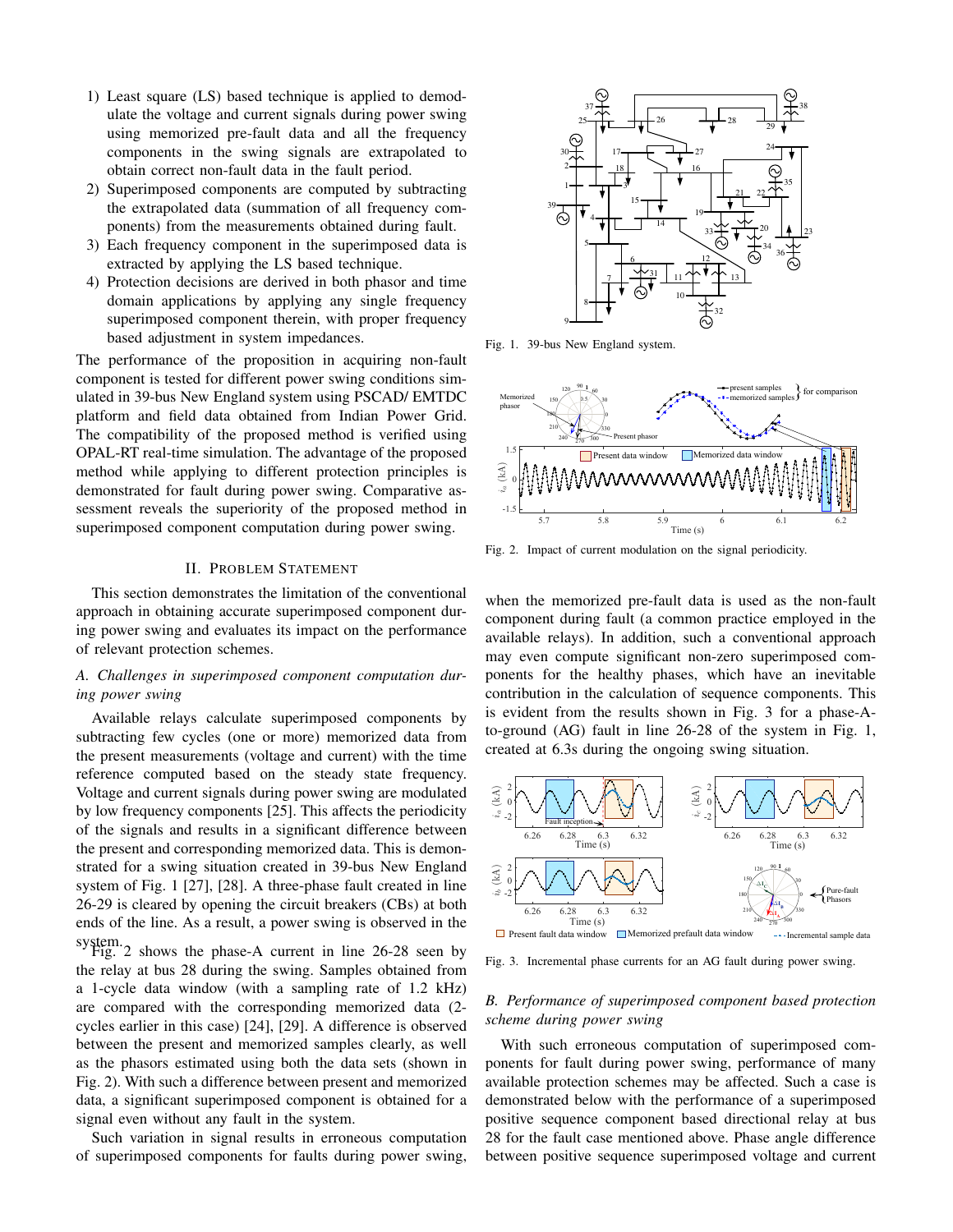components is used for identification of fault direction, as in (1) [30], [31].  $\Delta V_1$  and  $\Delta I_1$  represent the positive sequence superimposed voltage and current components respectively. Such a technique is immune to the pre-fault loading conditions and also applicable to all fault types.

$$
\Phi = \angle \Delta V_1 - \angle \Delta I_1 = \begin{cases} <0; & \text{for forward fault} \\ >0; & \text{for reverse fault} \end{cases} \tag{1}
$$

Result in Fig. 4 shows that the directional relay at bus 28 identifies the forward AG fault in line 26-28 as a reverse fault. This shows the limited performance of the relay for a fault during power swing. Similar issues for relays can also be observed while performing other important functionalities (like fault type classification, fault distance calculation etc.) using superimposed component based approaches.



Fig. 4. Malfunction of directional relay during power swing showing (a) voltage, (b) current, (c) superimposed component angles and (d) relative angle.

Thus to improve the performance of such available protection schemes, there is a need of an alternative technique to calculate superimposed components correctly for faults during power swing.

#### III. PROPOSED METHOD

For a two bus equivalent power system during power swing, the voltage and current signals from both end sources contain two different frequency components [25], [32]. Thus the signals obtained by the relay can be modeled as,

$$
v(t) = V_m \sin(2\pi f_m t + \alpha_m) + V_n \sin(2\pi f_n t + \alpha_n)
$$
  

$$
i(t) = I_m \sin(2\pi f_m t + \beta_m) + I_n \sin(2\pi f_n t + \beta_n)
$$
 (2)

where  $V_m$  and  $V_n$  are the amplitudes of the voltage signal having frequencies  $f_m$  and  $f_n$ , and the initial phase angles  $\alpha_m$ and  $\alpha_n$  respectively. Similarly,  $I_m$ ,  $I_n$ ,  $\beta_m$  and  $\beta_n$  represent the corresponding parameters of the current signal.

network, both end sources contribute separately during fault with different frequencies. Therefore, in order to obtain the superimposed quantities correctly in such a situation, the individual contribution of each frequency component is required to be computed. The proposed method is presented here in two subsections. The first part illustrates the extraction of different frequency components in the swing signal before fault, which are extrapolated in the second part to estimate correct non-fault components, required for superimposed quantity computation. *A. Extraction of the two frequency components of swing signal*

With the superposition principle for a multi-source power

For a swing signal as in (2), (3) can be obtained using approximately one-and-a-half cycle sample values of the signal [25]. With the current signal as reference,

$$
\cos\left(2\pi \frac{f_m}{f_s}\right) + \cos\left(2\pi \frac{f_n}{f_s}\right) = \frac{\sum_{k=1}^{N} |p_3 q_1 - p_1 q_3|_k}{\sum_{k=1}^{N} |p_2 q_1 - p_1 q_2|_k}
$$

$$
\cos\left(2\pi \frac{f_m}{f_s}\right) \cdot \cos\left(2\pi \frac{f_n}{f_s}\right) = \frac{\sum_{k=1}^{N} |p_3 q_2 - p_2 q_3|_k}{\sum_{k=1}^{N} |p_2 q_1 - p_1 q_2|_k}
$$
(3)

where  $f_s$  is the sampling frequency, N is the number of samples per cycle and

$$
p_1 = i_{k-2}, \quad p_2 = (i_{k-3} + i_{k-1})/2
$$
  
\n
$$
p_3 = (i_{k-4} + 2i_{k-2} + i_k)/4
$$
  
\n
$$
q_1 = i_{k-l-2}, \quad q_2 = (i_{k-l-3} + i_{k-l-1})/2
$$
  
\n
$$
q_3 = (i_{k-l-4} + 2i_{k-l-2} + i_{k-l})/4
$$

 $i_k$  represents the  $k^{th}$  sample of the current signal.  $l = \frac{N}{4}$  is a suitable choice [25]. From (3), the frequencies of the current signal can be computed as in (4).

$$
f_m = \frac{\cos^{-1}\left(\frac{D_1 + \sqrt{D_1^2 - 4D_2}}{2}\right) \cdot f_s}{2\pi}
$$
  

$$
f_n = \frac{\cos^{-1}\left(\frac{D_1 - \sqrt{D_1^2 - 4D_2}}{2}\right) \cdot f_s}{2\pi}
$$
 (4)

where  $D_1 = \frac{\sum_{k=1}^{N} |p_3q_1 - p_1q_3|_k}{\sum_{k=1}^{N} |p_2q_1 - p_1q_2|_k}$  and  $D_2 = \frac{\sum_{k=1}^{N} |p_3q_2 - p_2q_3|_k}{\sum_{k=1}^{N} |p_2q_1 - p_1q_2|_k}$ .

In order to extract the individual frequency component from the signal, the current signal in (2) is expanded as in (5).

$$
i(t) = I_m \cos\beta_m \sin(2\pi f_m t) + I_m \sin\beta_m \cos(2\pi f_m t)
$$
  
+ 
$$
I_n \cos\beta_n \sin(2\pi f_n t) + I_n \sin\beta_n \cos(2\pi f_n t)
$$
 (5)

Using one cycle current samples during prefault, the frequency information obtained from (4) and  $t_0$  as the reference time, (5) can be expressed as in (6).

$$
\begin{bmatrix}\ni(t_{0}) \\
i(t_{0}-(1/f_{s})) \\
\vdots \\
i(t_{0}-(N-1)/f_{s})\n\end{bmatrix} = \begin{bmatrix}\n-sin(0) & cos(0) & -sin(0) & cos(0) \\
-sin(2\pi\frac{f_{m}}{f_{s}}) & cos(2\pi\frac{f_{m}}{f_{s}}) & -sin(2\pi\frac{f_{n}}{f_{s}}) & cos(2\pi\frac{f_{n}}{f_{s}}) \\
\vdots & \vdots & \vdots \\
-sin(2\pi\frac{(N-1)f_{m}}{f_{s}}) & cos(2\pi\frac{(N-1)f_{m}}{f_{s}}) & -sin(2\pi\frac{(N-1)f_{n}}{f_{s}}) & cos(2\pi\frac{(N-1)f_{n}}{f_{s}})\n\end{bmatrix}\n\begin{bmatrix}\nI_{m}cos\beta_{m} \\
I_{n}sin\beta_{m} \\
I_{n}sin\beta_{n}\n\end{bmatrix}
$$
\n(6)

The above equation can be rewritten as,

$$
[M_i] = [A] [X_i]. \tag{7}
$$

The unknown matrix  $[X_i]$  can be estimated using Least-square technique as in (8). In this way, the current amplitudes  $(I_m$  and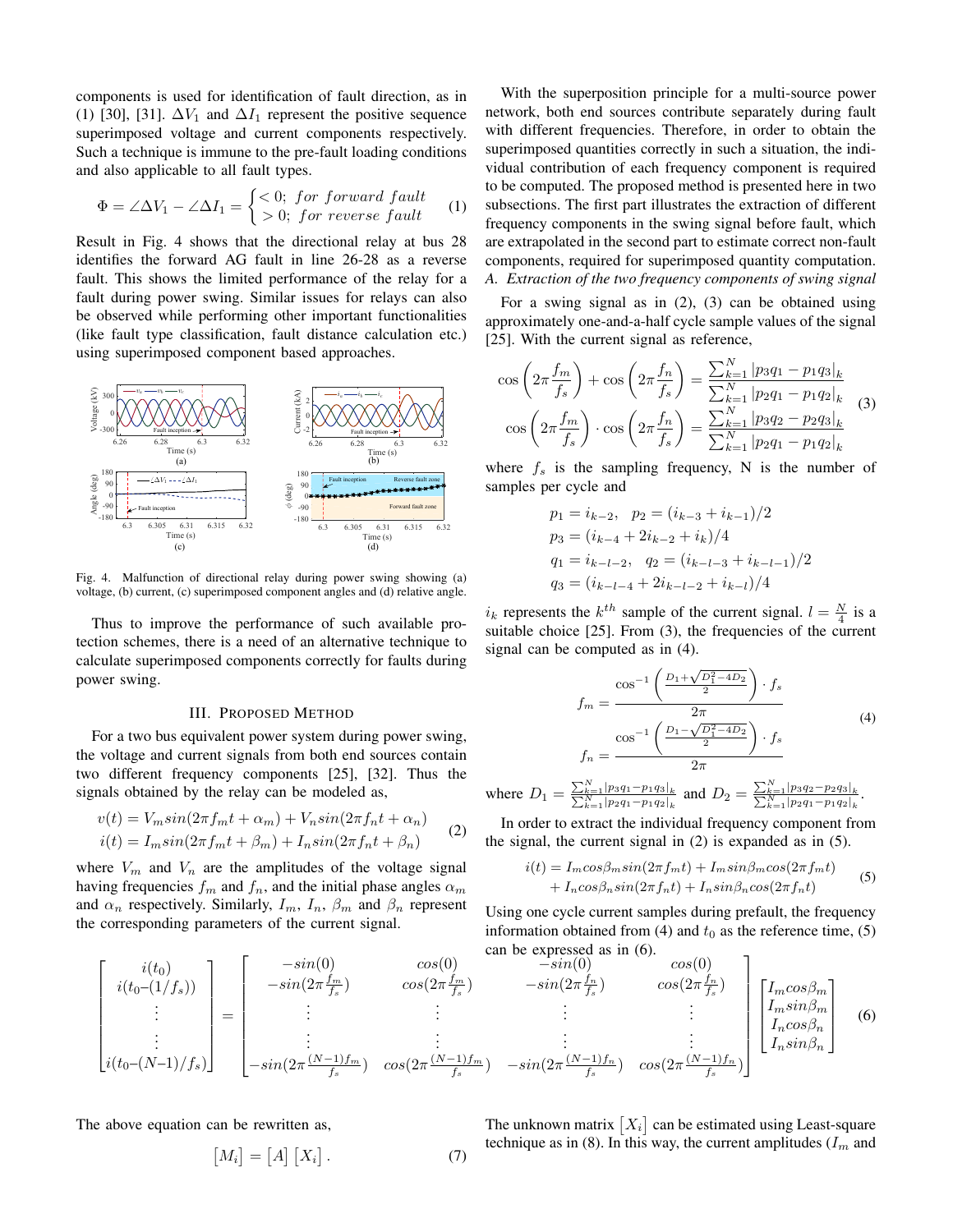

Fig. 5. Proposed approach to compute superimposed current component for enhancing the performance of protection schemes during power swing.

$$
I_n) \text{ and phase angles } (\beta_m \text{ and } \beta_n) \text{ at } t_0 \text{ can be determined.}
$$

$$
[X_i] = [A]^+ [M_i]
$$
(8)  
where  $[A]^+ = [(A]^T [A]]^{-1} [A]^T$ 

In a similar way,  $V_m$ ,  $V_n$ ,  $\alpha_m$  and  $\alpha_n$  associated with the voltage signals in (2) can also be estimated.

# *B. Computation of superimposed components for faults during power swing*

A protection scheme using superimposed component, calculated by subtracting one or two cycles earlier memorized prefault data from present measurement, should take a decision within a cycle following fault inception [33]. Non-fault sample corresponding to each frequency component of the swing current signal in (2) can be predicted using (9), with the frequency, amplitude, and phase information estimated using (4) and (6). Consider  $t_0$  in (6) as the fault inception instant.

$$
i_{tf_k}^{(f_m)} = I_m sin(2\pi f_m k \Delta T + \beta_m)
$$
  
\n
$$
i_{tf_k}^{(f_n)} = I_n sin(2\pi f_n k \Delta T + \beta_n)
$$
\n(9)

where  $i_{tf_k}$  is the  $k^{th}$  sample of the current signal following fault inception and  $\Delta T$  is the time interval between two consecutive samples. Superscripts represent the frequency of corresponding signal. With k value of 1 to N, each of the signals in (9) can be extrapolated for 1-cycle following fault inception. Thus the non-fault component for the period can be obtained as,

$$
i_{nf} = i_{tf}^{(fm)} + i_{tf}^{(fn)}.
$$
 (10)

By subtracting the non-fault component obtained using (10) from the present measurement, the correct superimposed current can be calculated. This is also comprised of two frequency components and can be expressed as,

$$
\Delta i(t) = \Delta I_m \sin(2\pi f_m k \Delta T + \gamma_m) + \Delta I_n \sin(2\pi f_n k \Delta T + \gamma_n) + I_0 e^{\frac{-k \Delta T}{\tau}}
$$
(11)

where  $\Delta I_m$  and  $\Delta I_n$  are the amplitudes of the superimposed current signal having frequencies  $f_m$  and  $f_n$ , and  $\gamma_m$  and  $\gamma_n$ are the phase angles at fault inception instant.  $I_0e^{\frac{-k\Delta T}{\tau}}$  is the decaying-DC component observed following fault inception. In a similar way, the superimposed voltage is expressed as,

$$
\Delta v(t) = \Delta V_m \sin(2\pi f_m k \Delta T + \theta_m) + \Delta V_n \sin(2\pi f_n k \Delta T + \theta_n)
$$
 (12)

The equivalent reactance of the network varies with changes in system frequency. Thus the performances of the protection schemes, which decide based on system impedance information, may be affected during power swing. As an example, a

superimposed component based directional relay calculates the phase angle of equivalent source impedance for its decision. Therefore the frequency components of the superimposed signals, in (11) and (12), are to be demodulated using leastsquare technique, similar to (6) and required to be adjusted to fundamental frequency component properly before applying to the protection applications. The decaying-DC component in (11) can be eliminated in least-square estimation by modeling it using Taylor series expansion [34].

## *C. Proposed approach*

The proposed method is to be initiated when the power swing condition is detected in a power system [1], [25]. During no power swing condition,  $f_m$  and  $f_n$  are almost equal, and the value of  $\sum_{k=1}^{N} |p_2q_1 - p_1q_2|_k$  becomes close to zero for a long period of time. Therefore, the proposed method based on double-frequency signals cannot be applied. The nonswing condition can be detected by setting a threshold  $(\zeta)$  to  $\sum_{k=1}^{N} |p_2q_1 - p_1q_2|_k$ . A suitable value of  $\zeta$  is considered as 40% of the full-load current [25]. The steps followed in the proposed approach to enhance the performance of superimposed component based protection scheme during power swing are provided below, which are also shown in Fig. 5 for only current signal. Similar steps are followed for voltage signals.

- Step 1: Extract the multiple frequency information of a swing signal using (4), with approximately one-and-a-half cycle samples during pre-fault.
- Step 2: Demodulate the swing signal by computing the amplitudes and phases of both frequency components using least-square technique, as in (6).
- Step 3: Extrapolate each frequency component for 1-cycle following fault inception using (9).
- Step 4: Calculate the non-fault component using (10), with the sample values extrapolated for each frequency component in Step 3.
- Step 5: Compute the superimposed component by subtracting the non-fault samples (obtained in Step 4) from the present measurement.
- Step 6: Demodulate the frequency components of the superimposed signals in (11) and (12) using least-square based technique and apply in the protection schemes, as required.

#### *D. Computational requirement*

One-cycle summation of both the equations in (3) are obtained using the moving window. The frequency estimation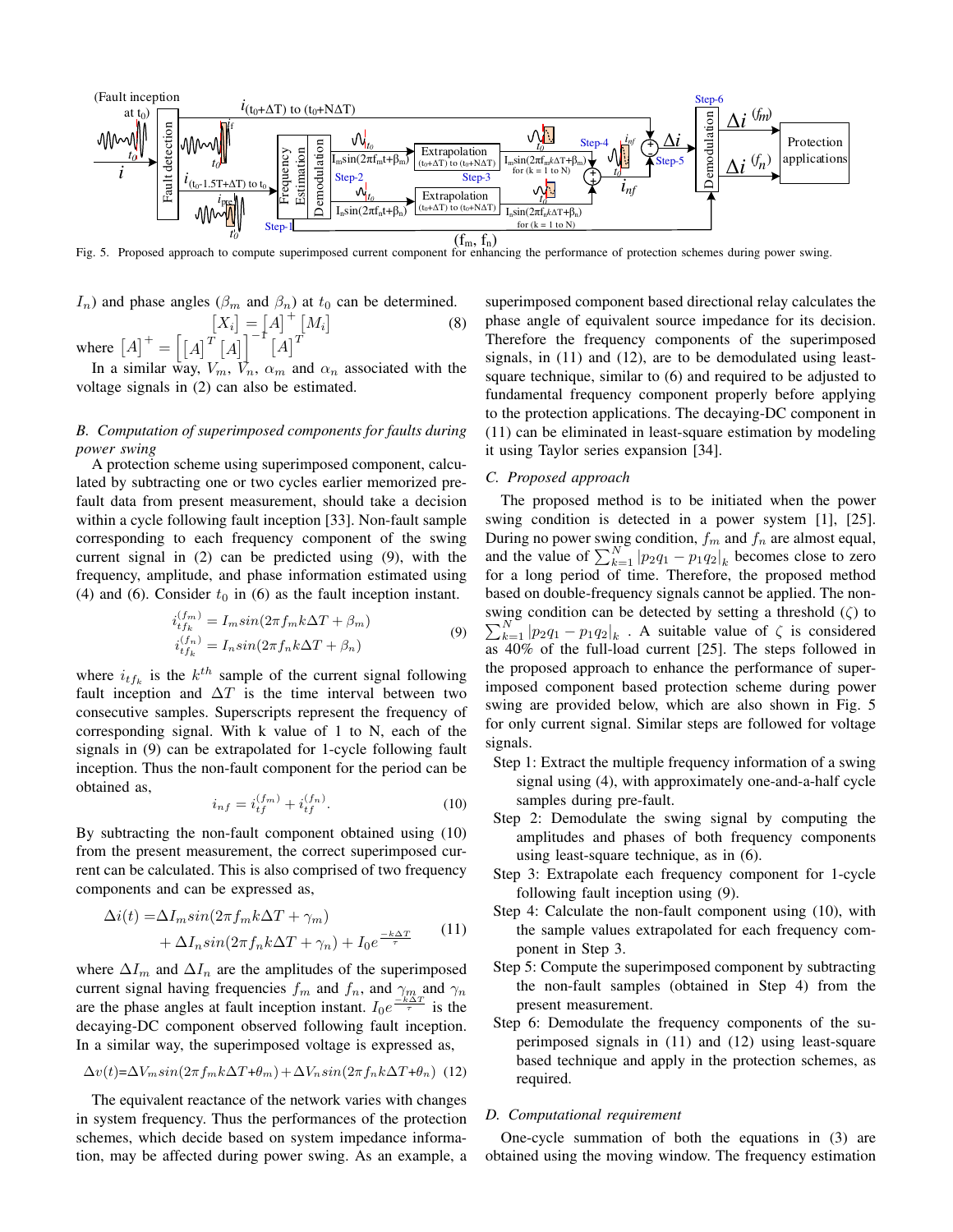using (4) requires six real multiplications, two real divisions, nine real summations, and the calculation of the solution to one quadratic equation. Each phasor computation using least square technique in (6), with a window length of N samples requires 4N real multiplications and  $4(N-1)+2$  real summations. In order to reduce the computational burden, the pseudoinverse in (8) for the required frequency combination is calculated offline and stored in memory [35]. The computational burden can be further minimized by keeping the sampling rate low. In terms of memory, the method needs to store approximately one-and-a-half-cycle sample values. This requires additional memory of approximately 9 MB  $(4 \times 7 \times 4 \times 2 \times 200 \times 200)$  B to store the elements of the first four rows of the pseudoinverse matrix in (8). Up to fifth harmonic, and decaying dc are considered. The higher order harmonics are removed from the signals using the antialiasing filter. The computational burden and memory requirement is found to be compatible with the present technology being used for relay applications.

## IV. RESULTS

Performance of the proposed extrapolation technique for estimating the non-fault component during power swing is tested for different power swing situations created in 39-bus New England system using PSCAD simulation platform. The performance of the proposed method is also tested with field data obtained from the Indian Power Grid. The advantage of the proposed method in improving relay performance is demonstrated by applying it to three protection applications. The swing situations are created as mentioned in Section-II.

## *A. Verifying proposed extrapolation approach during swing*

*1) With variation in swing frequency:* The proposed method demodulates the swing signal during pre-fault and then extrapolates the individual frequency component to obtain correct non-fault quantity for the situation. The performance of such an approach is tested for different swing signals created in the 39-bus system of Fig. 1. The non-fault swing signals are compared with the extrapolated signals to verify the tracing capability of the technique. Starting time for extrapolation  $(t_0)$ is varied to test the performance of the approach in acquiring non-fault signals for different fault inception angles. Results in Fig. 6 demonstrate the performance of relay at bus 28 in extrapolating phase-A current signals in line 26-28 during power swing, with swing frequencies  $(f_{sw})$  of 1 Hz, 4 Hz, 7 Hz, and 10 Hz respectively. Corresponding power angles ( $\delta$ ) set for all the four cases are 20<sup>0</sup>, 60<sup>0</sup>, 120<sup>0</sup>, and 170<sup>0</sup>. Results show that the extrapolated signals follow the actual measurements for all the cases. This demonstrates the accurate performance of the proposed method in estimating correct nonfault component during power swing. The adaptivity with high swing frequency advocates the applicability of the proposed approach even for a low inertia system.

*Note:* The extrapolation performed for several cycles is to demonstrate the accuracy of the proposed technique in nonfault swing situations, whereas it is required to be performed only for a cycle following fault inception to apply in protection applications.



Fig. 6. Performance of proposed extrapolation technique for swing signals with (a)  $f_{sw} = 1Hz$ ,  $\delta = 20^0$ ,  $t_0 = 6.20s$ , (b)  $f_{sw} = 4Hz$ ,  $\delta = 60^0$ ,  $t_0 =$ 6.38s, (c)  $f_{sw} = 7Hz$ ,  $\delta = 120^0$ ,  $t_0 = 6.33s$  and (d)  $f_{sw} = 10Hz$ ,  $\delta =$  $170^0, t_0 = 6.38s.$ 

*2) In the presence of measurement noise:* One-cycle summation of numerators and denominators associated with  $D_1$ and  $D_2$  in (3) weakens the effect of noise in frequency estimation. In order to test the performance of the proposed extrapolation technique in the presence of noise, a test current signal is generated as in (2) with  $I_m = 200 A, I_n =$ 150  $A, f_m = 58.5 Hz, f_n = 61.5 Hz, \beta_m = \frac{\pi}{4}$  and  $\beta_n = -\frac{\pi}{6}$ . The signal is contaminated with uniform distribution noise with zero mean and a standard deviation of 0.5%. Results shown in Fig. 7(a) demonstrate that the proposed method can correctly estimate the frequencies during power swing even in the presence of noise. Extrapolated signal in Fig. 7(b) also follows the actual signal.



Fig. 7. (a) Estimated frequencies and (b) extrapolated signal generated in the presence of noise.

*3) In the presence of harmonics:* In order to test the performance of the proposed extrapolation technique in the presence of harmonics, all the lower order harmonics ( $\leq 5^{th}$ order) are added in the same test signal considered in section IV.A.(2), as per IEEE Std. 519-1992. All the higher order harmonics are filtered out using anti-aliasing filter. Results shown in Fig. 8(a) demonstrate that the estimated frequencies are very close to the actual frequencies and the extrapolated signal in Fig. 8(b) closely follows the actual signal for the first 2 cycles after  $t_0$ . The small deviation can also be eliminated with improved filtering technique.

*4) With varying swing frequency:* The swing frequency may not remain constant with time. It changes very slowly in a power system. In order to verify the performance of the proposed method in such a situation, a test signal is generated as in (13).

$$
i(t) = I_m \sin(2\pi (f - \Delta f)t + \beta_m) + I_n \sin(2\pi (f + \Delta f)t + \beta_n)
$$
 (13)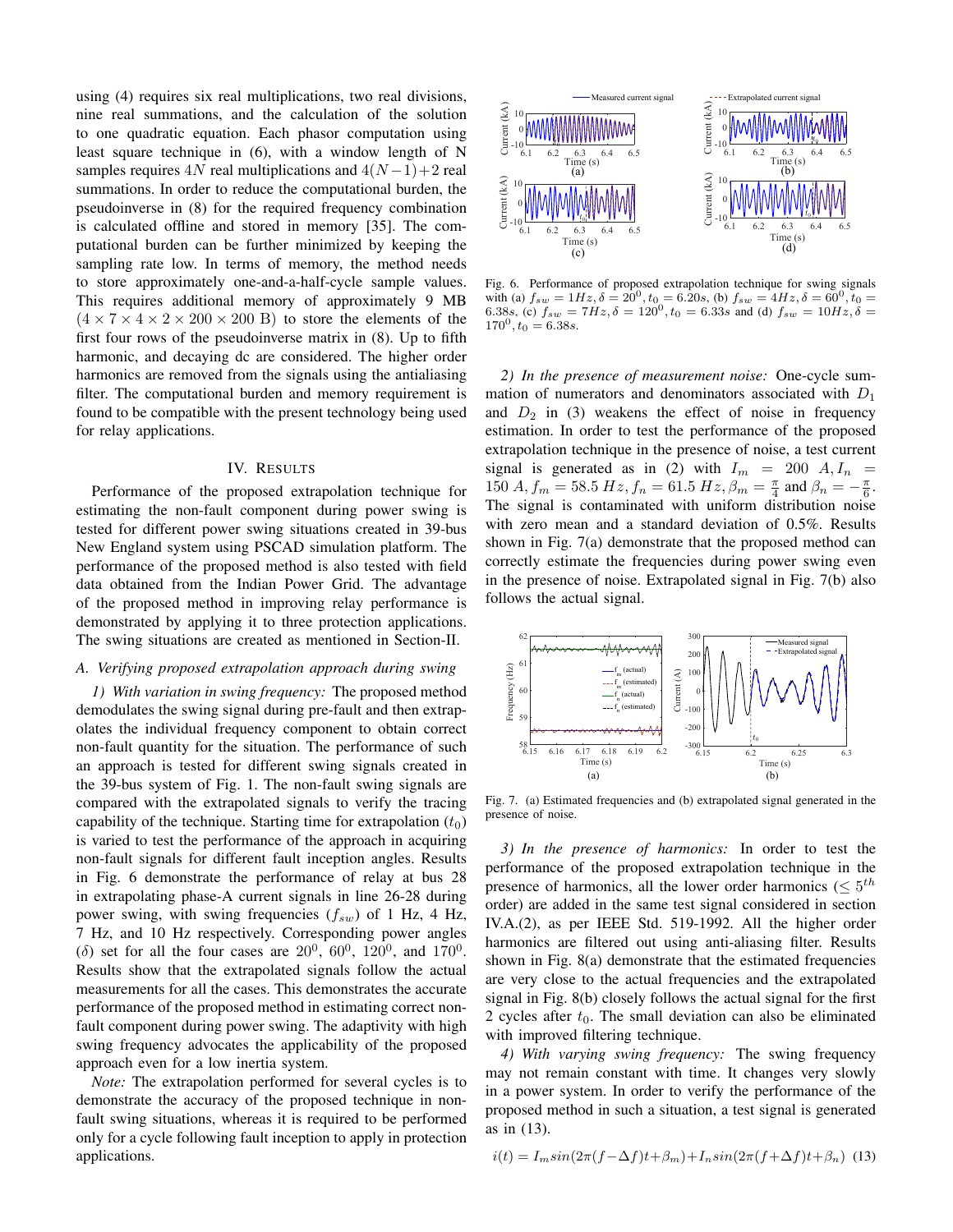

Fig. 8. (a) Estimated frequencies and (b) extrapolated signal generated in the presence of harmonics.

where  $I_m = 1.5 \ kA, I_n = 1 \ kA, f = 60 \ Hz, \beta_m = \frac{\pi}{6}$  and  $\beta_n = -\frac{\pi}{4}$ .  $\Delta f$  has an initial value of 0.5 Hz and changes at a rate of 1.5  $Hz/s$  and 2.5  $Hz/s$  for two cases respectively. The signal is sampled with a rate of 1.2 kHz. Results shown in Fig. 9 demonstrate that the extrapolated signals closely follow the actual signal even for such situations. The extrapolation is performed at 0.64s for both the cases.



Fig. 9. Performance of the proposed method with change in swing frequency at a rate of (a) 1.5 Hz/s and (b) 2.5 Hz/s.

*5) For a three machine equivalent system:* A multi-machine system may consist of more than two coherent areas, where frequency of each area may deviate from nominal frequency. In order to verify the performance of the proposed method for such a situation, a test current signal is generated as in (14), considering a three machine equivalent system.

$$
i(t) = I_1 \sin(2\pi f_1 t + \beta_1) + I_2 \sin(2\pi f_2 t + \beta_2)
$$
  
+ 
$$
I_3 \sin(2\pi f_3 t + \beta_3)
$$
 (14)

where,  $I_1 = 2 kA$ ,  $I_2 = 1.5 kA$ ,  $I_3 = 1 kA$ ,  $f_1 = 58 Hz$ ,  $f_2 =$ 61  $Hz, f_3 = 59 Hz, \beta_1 = \frac{\pi}{4}, \beta_2 = -\frac{\pi}{6}$  and  $\beta_1 = \frac{\pi}{18}$  Results in Fig. 10(a) shows that the estimated frequencies are not constant for three machine equivalent system, but not changes rapidly with time. Fig. 10(b) demonstrates that the extrapolated signal generated by the proposed method follows the actual signal correctly even for such a situation. This justifies the signal model considered in (2) to be proper for this work.

*6) With field data during power swing:* In order to validate the accuracy of the proposed method with field data, the method is applied to a sampled current data of a power swing condition collected from the Indian Power Grid (50 Hz system). Result is shown in Fig. 11. The extrapolated signal generated by the proposed method is observed to overlap with the actual measurement signal. This validates the accuracy of the proposed method while applied to field data.



Fig. 10. Performance of the proposed method with three-machine equivalent system.



Fig. 11. Performance of the proposed method with field data.

# *B. Performance of the proposed method for fault type classification during power swing*

Fault type classification is an integral part of relay decision process for transmission networks required for different applications such as in single pole tripping, distance relaying, etc. For fault type classification, phase angle comparison of the superimposed sequence currents is a common technique, as shown in Fig. 12 [36], [37].



Fig. 12. Current angle-based fault type classifying logic, (a)  $\delta_I^+$  comparator and (b)  $\delta_I^0$  comparator.

In the figure, A, B, C, and G represent three phases and ground respectively and subscripts 0, 1, and 2 are for sequence components.  $\delta_I^+$  and  $\delta_I^0$  are the angle of negative sequence superimposed current relative to the positive and zero sequence superimposed currents respectively. Inaccuracy in obtaining correct superimposed current components during power swing may result in misidentification of fault type with such an approach. This is demonstrated for a phase-to-phase fault (AB type), created in line  $26-28$  at a distance of 0.4  $pu$ from bus 28 with a fault resistance  $(R_F)$  of 2  $\Omega$  during a power swing situation. The current signals for the situation is shown in Fig. 13 (a). Presence of multiple frequency components modulates the amplitude and phase angles of the fundamental signal and the conventional approach of using 2 cycle memorized data as the non-fault component computes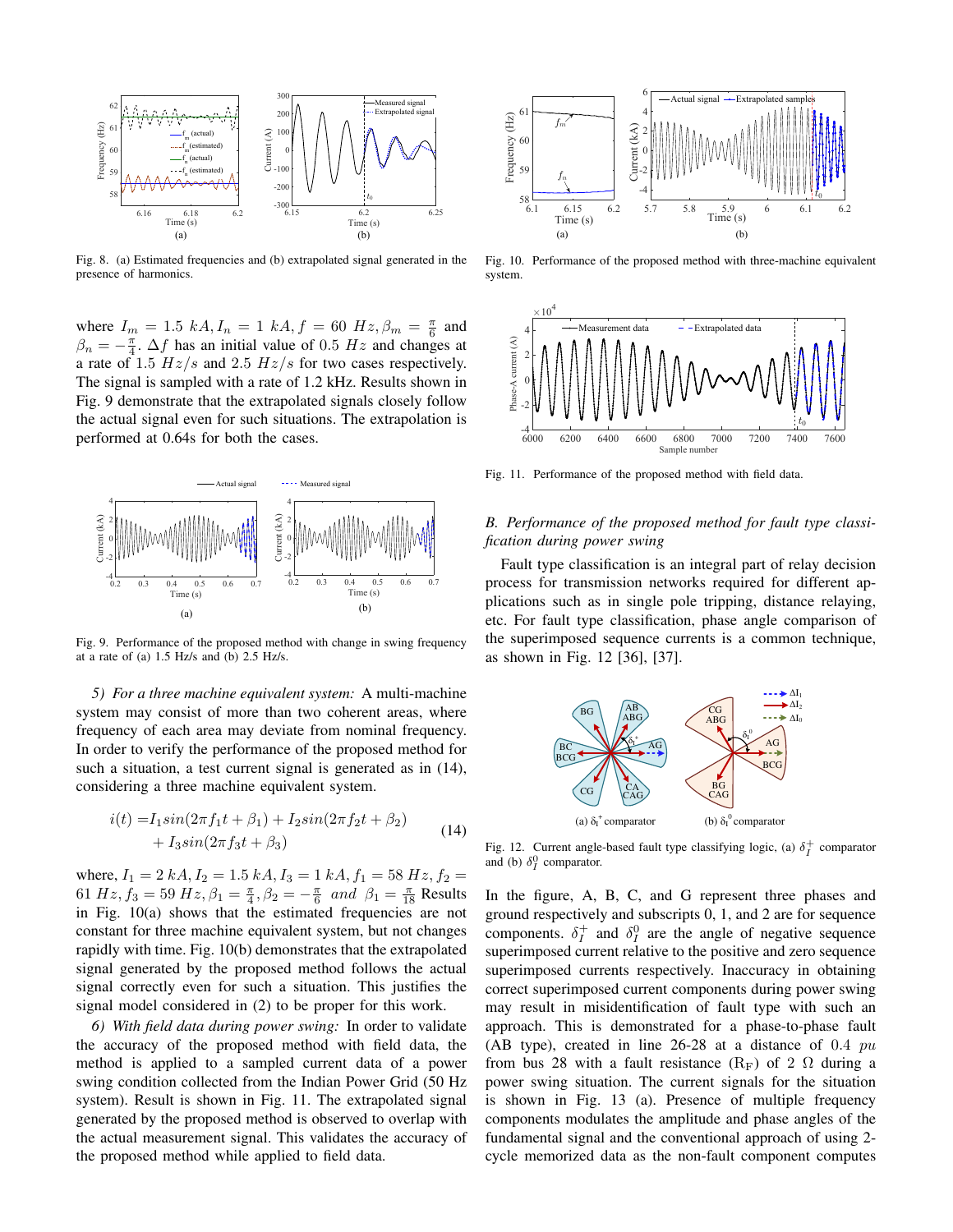

Fig. 13. (a) Current measured by the relay for an AB fault during power swing, (b) single frequency component of the measured current signal.

the superimposed phase currents incorrectly. The performance of fault type classifier with such improper superimposed component is demonstrated in Fig. 14. Result shows that the fault classifier using conventional approach identifies the fault as BG type using  $\delta_I^+$  comparator of Fig. 12 instead of AB. On the other hand, the proposed method extracts a single frequency component accurately by demodulating the swing current signal and computes the correct superimposed component of the corresponding frequency. The swing frequency observed at bus 28 is 3 Hz. The current signal with a single frequency component (57 Hz) extracted from the actual measured signal is shown in Fig. 13 (b). Result in Fig. 14 demonstrates that the fault classifier identifies the fault type correctly using proposed approach.



Fig. 14. Performance of the proposed fault classification method for AB fault.

With homogeneity of the conventional transmission network, the phase angle of the superimposed current component measured by the relay is the same as that of currents in the faulted path. This is valid for each single frequency component in a power network. Thus the performance of the current angle based classifier applying the proposed approach remains unaffected by  $R_F$ . Performances of fault classifier applying both conventional and proposed approaches are provided in Table I for variation in R<sub>F</sub>. Results show that  $\delta_I^+$  and  $\delta_I^0$ calculated by the proposed method are within the correct classification zones as mentioned in column II of Table I, whereas the conventional approach fails to identify the fault types correctly for some cases. For the case of BCG fault with  $R_F = 100 \Omega$  (Second row of Table I), the conventional approach calculates  $\delta_I^+ = 71.88^\circ$ , which lie outside the classifier zone setting of BCG fault  $(180^0 \pm 15^0)$ . On the other hand, the relay using proposed method calculates  $\delta_I^+ = -173.56^0$ and  $\delta_I^0 = -9.23^0$  and identifies the fault type correctly. This clearly demonstrates the superiority of the proposed approach in enhancing the performance of the current angle based fault classifier during power swing.

TABLE I PERFORMANCE OF FAULT CLASSIFIER FOR VARIATION IN R<sub>F</sub>

| Fault                                                                                                                                                                                                                                                                                 | <b>Classifier Zone</b>      | $R_F$      | Conventional          |              | Proposed   |              |
|---------------------------------------------------------------------------------------------------------------------------------------------------------------------------------------------------------------------------------------------------------------------------------------|-----------------------------|------------|-----------------------|--------------|------------|--------------|
| Type                                                                                                                                                                                                                                                                                  | Setting (Fig. 12)           | $(\Omega)$ | $\delta \overline{z}$ | $\delta_r^0$ | $\delta^+$ | $\delta_r^0$ |
| AG                                                                                                                                                                                                                                                                                    | $\delta_1^+$ : 0 $\pm$ 15   | 5          | $-99.87$              | 0.88         | 0.00       | $-0.17$      |
|                                                                                                                                                                                                                                                                                       | $\delta_I^0$ : $0 \pm 30$   | 100        | $-101.51$             | 1.34         | 0.00       | $-0.17$      |
| <b>BCG</b>                                                                                                                                                                                                                                                                            | $\delta_1^+$ : 180 ± 15     | 5          | 74.24                 | $-12.68$     | 177.52     | $-4.74$      |
|                                                                                                                                                                                                                                                                                       | $\delta_t^0$ : $0 \pm 30$   | 100        | 71.88                 | $-10.28$     | $-173.36$  | $-9.23$      |
| <b>CA</b>                                                                                                                                                                                                                                                                             | $\delta_1^+$ : $-60 \pm 15$ |            | $-162.54$             |              | $-60.00$   |              |
| $(A_1, A_2, A_3, A_4, A_5, A_6, A_7, A_8, A_9, A_1, A_2, A_1, A_2, A_3, A_4, A_5, A_6, A_7, A_8, A_9, A_1, A_2, A_3, A_1, A_2, A_3, A_1, A_2, A_3, A_4, A_5, A_6, A_7, A_8, A_9, A_1, A_2, A_3, A_1, A_2, A_3, A_1, A_2, A_3, A_4, A_5, A_4, A_5, A_6, A_7, A_8, A_9, A_1, A_2, A_3,$ |                             |            |                       |              |            |              |

(Angles in degree)

# *C. Performance of the proposed method for fault direction identification during power swing*

Superimposed component based directional relaying is accomplished in both time and phasor domain applications. Performance of such relaying schemes is tested in this section for faults during power swing.

*1) Performance of phasor based superimposed component direction relaying during power swing:* A directional relay uses phase angle difference between positive sequence superimposed voltage and current phasors, as in (1) for acquiring decision [30], [31]. Incorrect computation of superimposed components during power swing may result in malfunction of such relays at times. One such malfunction scenario is demonstrated in Section-II.B. In this section, the performance of the proposed method is demonstrated while preventing such malfunctioning of directional relays.

The proposed method demodulates the superimposed voltage and current signals and extracts the frequency components. Ratio of superimposed voltage and current of any single frequency provides the negative of equivalent source impedance  $(Z_s = R_s + jX_s)$  corresponding to the relay. This impedance angle is used by the relay for acquiring decision. As the reactance  $(X<sub>s</sub>)$  is dependent on system frequency, it should be adjusted, as in (15), for the correct decision.

$$
\Phi = \tan^{-1} \left( \frac{Im \left( \frac{\Delta V^{(f_m)}}{\Delta I^{(f_m)}} \right) \cdot \left( \frac{f}{f_m} \right)}{Re \left( \frac{\Delta V^{(f_m)}}{\Delta I^{(f_m)}} \right)} \right)
$$
\n
$$
= \begin{cases}\n< 0; \text{ for forward fault} \\
> 0; \text{ for reverse fault}\n\end{cases} \tag{15}
$$

Result in Fig. 15 (a) shows the performance of directional relay at bus 28 using proposed and convention approaches for a forward three-phase fault created in line 26-28. The result demonstrates that the relay using the proposed approach performs correctly for the situation, where the conventional approach identifies the fault in the reverse direction. Fig. 15 (b) and (c) show the positions of superimposed voltage and current components computed by the relay after 1-cycle following fault inception by applying conventional and proposed approaches respectively.

The angle  $\phi$  calculated by the directional relay at bus 28 using (1) and (15), applying conventional and proposed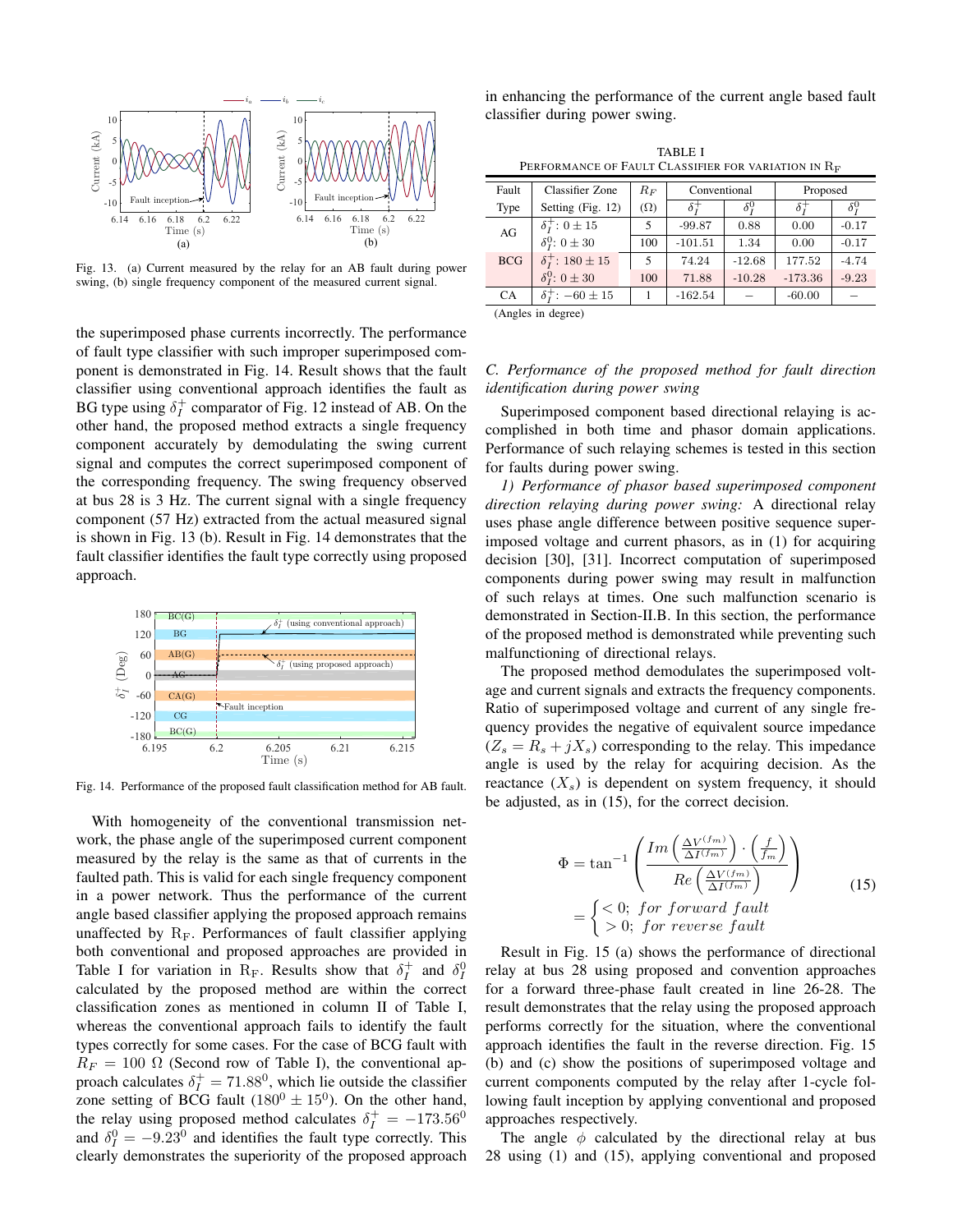approaches is provided in Table II demonstrating the performance for different fault types created in line 26-28 and line 28-29 with change in fault resistance and swing frequency. Results show that the proposed method calculates  $\phi$  as negative for forward faults and positive for reverse faults and identifies the fault direction correctly for all the cases. On the other hand, the conventional approach fails to identify the fault direction correctly for some cases. The shaded boxes in the Table show the maloperation cases using the conventional approach. Thus the superiority of the proposed method is confirmed in enhancing the performance of directional relay in phasor domain.



Fig. 15. (a) Performance of superimposed component based phasor-domain directional relaying with superimposed voltage and current phasors computed using (b) conventional and (c) proposed approach.

TABLE II PERFORMANCE OF DIRECTIONAL RELAY FOR DIFFERENT FAULT TYPES WITH CHANGE IN FAULT RESISTANCE AND SWING FREQUENCY

| Fault        | $f_{sw}$ | $R_F$<br>$(\Omega)$ | $\phi_{forward}$ (deg)<br>(for fault in line $26-28$ ) |          | $\phi_{reverse}$ (deg)<br>(for fault in line $28-29$ ) |          |  |
|--------------|----------|---------------------|--------------------------------------------------------|----------|--------------------------------------------------------|----------|--|
| Type         | (Hz)     |                     | Conventional                                           | Proposed | Conventional                                           | Proposed |  |
|              | 1        | 5                   | $-8.75$                                                | $-94.99$ | 171.25                                                 | 85.23    |  |
| AGr          |          | 100                 | 33.36                                                  | $-94.98$ | $-146.64$                                              | 85.23    |  |
|              | 5        | 5                   | 90.74                                                  | $-94.90$ | $-110.71$                                              | 85.23    |  |
|              |          | 100                 | 106.97                                                 | $-94.94$ | $-96.88$                                               | 85.23    |  |
| <b>BCG</b>   | 1        | 1                   | $-31.14$                                               | $-94.99$ | 138.77                                                 | 85.00    |  |
|              |          | 50                  | $-26.56$                                               | $-94.99$ | 142.34                                                 | 85.01    |  |
|              | 5        | 1                   | 56.16                                                  | $-94.99$ | $-133.81$                                              | 85.01    |  |
|              |          | 50                  | 60.09                                                  | $-94.99$ | $-133.01$                                              | 85.01    |  |
| 1<br>AB<br>5 | 1        | $-35.44$            | $-94.99$                                               | 144.56   | 85.01                                                  |          |  |
|              |          | 1                   | 47.20                                                  | $-94.99$ | $-132.80$                                              | 85.01    |  |
| ABC          |          | 1                   | $-59.63$                                               | $-94.96$ | 87.96                                                  | 85.21    |  |
|              | 5        | 1                   | 8.71                                                   | $-94.97$ | 62.48                                                  | 85.21    |  |

*2) Performance of time-domain superimposed component direction relaying:* In order to acquire faster decisions by breaking the limitation of phasor computation, directional relaying can be accomplished in time-domain. Such an approach is presented in [21].

For an AG fault in forward direction of a two bus equivalent system, the voltage drop relation across source side can be expressed as [21],

$$
\Delta v_a = -|Z_s| \left( \frac{R_s}{|Z_s|} \cdot \Delta i_a + \frac{L_s}{|Z_s|} \cdot \frac{d \Delta i_a}{dt} \right) \tag{16}
$$

where  $Z_s = R_s + j(2\pi f L_s)$  represents the equivalent impedance of the source side at relay bus.

The relation in (16) can be rewritten as,

$$
\Delta v_a = -|Z_s| \cdot \Delta i_{az} \tag{17}
$$

where  $\Delta i_{az} = \left( \frac{R_s}{|Z_s|} \cdot \Delta i_a + \frac{L_s}{|Z_s|} \cdot \frac{d \Delta i_a}{dt} \right)$  represents the replica current waveform of phase-A. Thus the sample wise multiplication of  $\Delta v_a$  and  $\Delta i_{az}$ , denoted by  $S_{OP}$  becomes negative for forward fault. In a similar way,  $S_{OP}$  becomes positive for reverse fault. Thus by comparing the polarities of  $\Delta v_a$  and  $\Delta i_{az}$  waveforms direction information of the fault can be acquired.

Presence of multiple frequency components during power swing modulates the voltage and current signals and thereby changes the relative polarity of  $\Delta v_a$  and  $\Delta i_{az}$ . Thus the performance of such directional relaying may be affected. Such a case is demonstrated below for an AG fault created in line 26-28 at a distance of 0.4 pu with  $R_F = 5 \Omega$  during a power swing situation. Fig. 16 (a) and (b) show the phase-A voltage and current waveforms for the situation, whereas the single frequency components extracted from those signals are shown in Fig.  $16$  (c) and (d).



Fig. 16. (a) Phase-A voltage and (b) phase-A current measured by the relay. (c) single frequency component of measured voltage signal and (d) single frequency component of measured current signal

Results in Fig. 17 (a) and (c) demonstrate the performance of time-domain superimposed component based directional relaying.  $S_{OP}$  with positive value, as shown in Fig. 17 (c) indicates that the relay malfunctions in such a situation. On the other hand,  $\Delta v_a$  and  $\Delta i_{az}$  computed from the single frequency signals of Fig. 16 (c) and (d) are shown in Fig. 17 (b). Result in Fig. 17 (d) demonstrates that the relay employing proposed approach calculates  $S_{OP}$  as negative. Thus the fault direction is identified correctly. This confirms the effectiveness of the proposed approach compared to conventional technique even for time domain based protection applications.

# *D. Performance of the proposed method for calculating fault location during power swing*

Accurate fault location is required to expedite repair and restoration of lines and avoid lengthy and expensive patrols. Takagi method is one of the well-known approaches used for the purpose [38]. With this approach, the per-unit fault distance for an AG fault is determined using (18) [38].

$$
x = \frac{Im\left(V_a \cdot \Delta I_1^*\right)}{Im\left(Z_{1L} \cdot \left(I_a + K_0 I_0\right) \cdot \Delta I_1^*\right)}\tag{18}
$$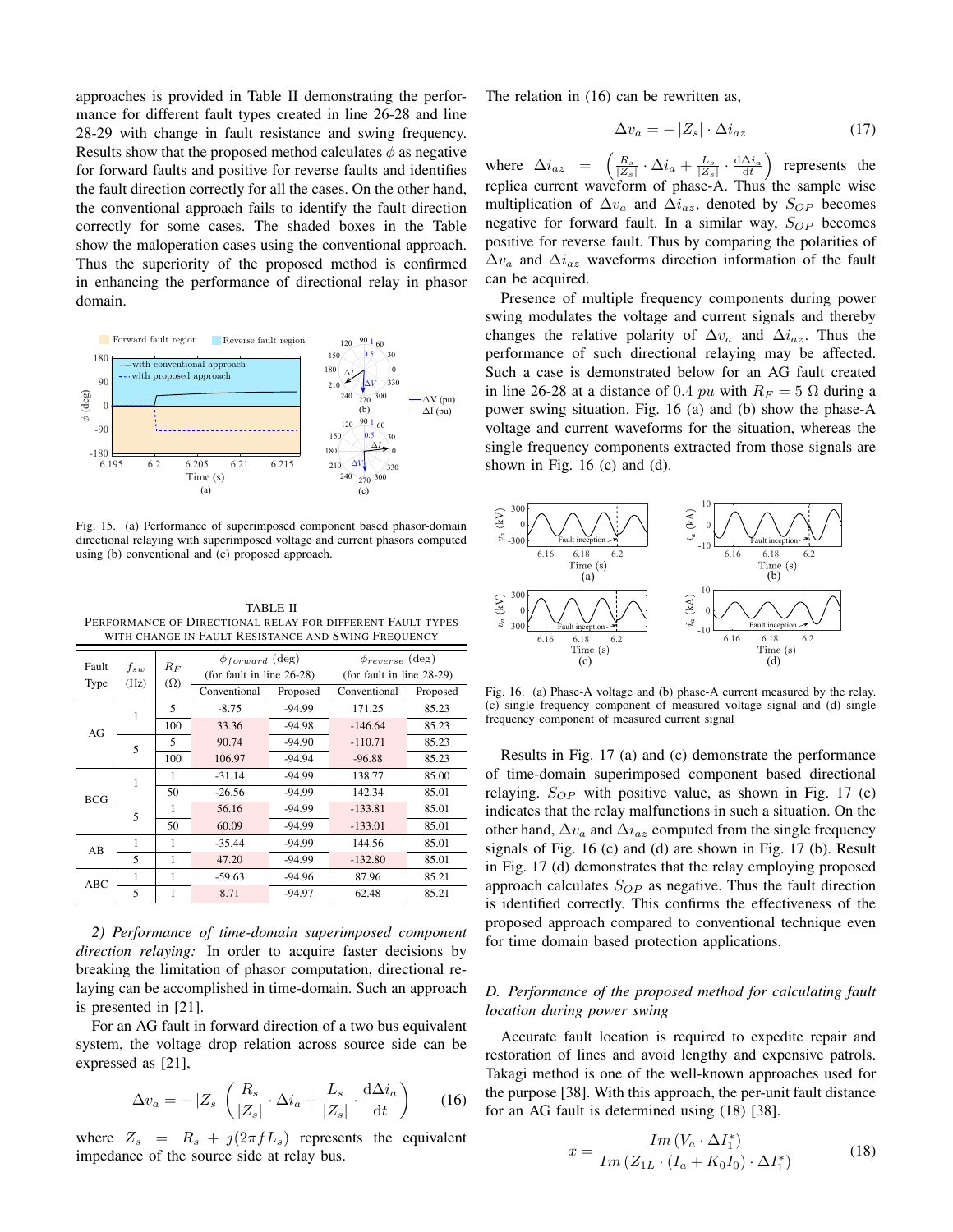

Fig. 17. Phase-A voltage and replica current waveform obtained from (a) measured signals and (b) single frequency component extraction. Performance of superimposed component based time-domain directional relaying using (c) conventional and (d) proposed approaches.

Where  $V_a$  and  $(I_a + K_0 I_0)$  are the operating voltage and current for the relay.  $Z_{1L}$  is the positive sequence impedance of the protected line.  $K_0$  represents the zero sequence compensation factor. Expanding the complex variables used in (18), the relation can be rewritten as in (19).

$$
x = \frac{|V_a| \sin(\theta_v - \alpha)}{|Z_{1L}| |I_a + K_0 I_0| \sin(\theta_{1L} + \theta_i - \alpha)} \tag{19}
$$

Where  $\theta_v$ ,  $\theta_i$ ,  $\theta_{1L}$  and  $\alpha$  are the angles associated with  $V_a$ ,  $(I_a + K_0 I_0)$ ,  $Z_1 L$  and  $\Delta I_1$  respectively. The incorrect computation of  $\Delta I_1$  during power swing results in  $\alpha$  to be erroneous and thereby affecting the calculation of fault distance using (19). In addition, frequency modulation during power swing changes  $Z_{1L}$  and  $K_0$  by influencing the line reactance. The incorrect phasor computation in the presence of multi-frequency signals during power swing may also amplify the fault location error. The proposed method overcomes such sources of errors by correct computation of superimposed components using single frequency data extracted from the swing signal, and frequency based adjustment in the line impedances.

A fault location case is demonstrated for an AG fault created in line 26-28 at a distance of 40 km from bus 28 with  $R_F = 10 \Omega$  during a power swing situation. Fig. 18 shows the differences observed in  $|V_a|$ ,  $|I_a + K_0 I_0|$ ,  $\theta_v$ ,  $\theta_i$  and  $\alpha$ , as computed by the relay at bus 28 with conventional and proposed approaches. It is observed that  $Z_{1L}$  and  $K_0$  computed using fundamental frequency (60 Hz) are  $28.74\angle 86^{\circ}$   $\Omega$ and  $1.94\angle -4.89^{\circ}$  respectively. On the other hand, those parameters are computed as 27.79∠85.87<sup>0</sup>  $\Omega$  and 1.94∠–5.06<sup>0</sup>, when the frequency reference is changed to 58 Hz (one of the frequencies extracted from the swing signal). Fig. 19 shows the performance of the relay in calculating the fault distance using conventional and proposed approaches. Result shows that the fault distance calculated using the conventional approach is 81.17  $km$  (after 1-cycle following fault inception), whereas the proposed method calculates the distance as 40.07 km which is close to the actual fault distance of 40  $km$ . The possibility of any inherent error in computing fault location using Takagi method due to system non-homogeneity is eliminated here by modifying the system impedances suitably. Performance of Takagi method for faults at different locations and fault resistances are provided in Table III using both conventional and proposed approaches. This demonstrates the superiority of the proposed method in improving the performance of such an approach in determining the fault location.



Fig. 18. Differences observed in (a)  $V_a$ , (b)  $(I_a + K_0 I_0)$  and (c)  $\alpha$  with conventional and proposed approaches.



Fig. 19. Performance of proposed method in acquiring correct fault distance.

TABLE III PERFORMANCE OF TAKAGI METHOD WITH COMPARATIVE ASSESSMENT

| $x_{act}$ | $x_{calc}$ (pu)           | $R_F$        |           |             |             |              |
|-----------|---------------------------|--------------|-----------|-------------|-------------|--------------|
| (pu)      | (Applied approach)        | $0.5 \Omega$ | $5\Omega$ | $15 \Omega$ | 50 $\Omega$ | $100 \Omega$ |
| 0.1       | $x_{calc}$ (Conventional) | 0.014        | 0.180     | 0.373       | 1.839       | $-4.068$     |
|           | $x_{calc}$ (Proposed)     | 0.100        | 0.101     | 0.102       | 0.109       | 0.118        |
| 0.5       | $x_{calc}$ (Conventional) | 0.495        | 0.612     | 0.923       | 4.200       | $-3.308$     |
|           | $x_{calc}$ (Proposed)     | 0.500        | 0.501     | 0.504       | 0.515       | 0.529        |
| 0.9       | $x_{calc}$ (Conventional) | 0.897        | 1.073     | 1.568       | 11.716      | $-2.788$     |
|           | $x_{calc}$ (Proposed)     | 0.900        | 0.902     | 0.907       | 0.922       | 0.943        |

## V. REAL-TIME VALIDATION

The proposed method is validated using OP4510 (OPAL-RT) real-time simulator. Fig. 20 shows the real-time simulation experimental setup used for this work. Parameters associated with real-time simulator are provided in Table IV. The 39-bus New England system (of Fig. 1), the proposed superimposed component computation algorithm and the relaying algorithm are modeled in MATLAB integrated with OPAL-RT, which are compiled with RT-LAB to run as an effective platform for developing and testing real-time operation of the proposed method. The fault location technique, available in [38], is tested for an AG fault created in line 26-28 at a distance of 0.9 pu from the relay location at bus 28 with with  $R_F = 10 \Omega$ . Using conventional approach the error is found to be 19.22%, whereas it is only 0.28% when the superimposed component is computed using proposed approach and applied to the fault location algorithm. This demonstrates that the compatibility of the proposed method for real-time application.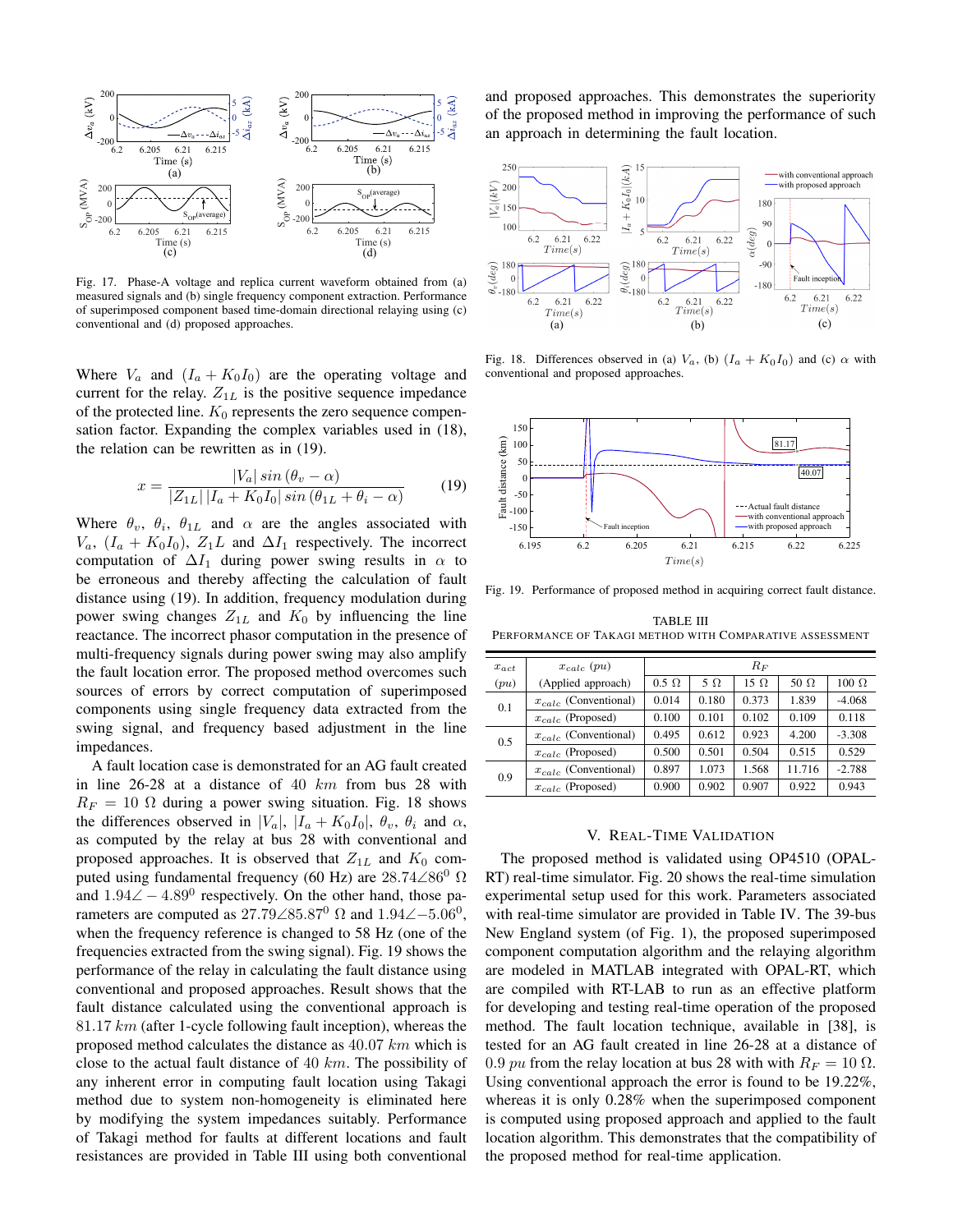

Fig. 20. Real-time simulation (OPAL-RT) experimental setup.

TABLE IV PARAMETERS ASSOCIATED WITH OPAL-RT SIMULATOR

| Parameters       | Description                             |  |  |  |
|------------------|-----------------------------------------|--|--|--|
| Time step        | $100 \mu s$                             |  |  |  |
| Operating system | Linux based Redhat OS                   |  |  |  |
| Simulator        | OP4510 (RCP/ HIL vitex7 FPGA processor) |  |  |  |

# VI. CONCLUSION

Power swing results in modulation in amplitude, phase, and frequency of voltage and current signals. This creates issues in obtaining accurate non-fault component for fault during power swing and resulting in superimposed components be erroneous. The protection schemes employing such incorrect superimposed component may be affected in deriving correct decisions. This work proposes a method to compute superimposed components correctly for fault during power swing and gives a scope to enhance the performance of associated protection schemes for such a situation. The method extrapolates the pre-fault signal to acquire the correct non-fault component during fault for computing superimposed quantity correctly for the situation. The proposed method demodulates the swing signal and the associated protection decision can be obtained by using any single frequency component as extracted from the superimposed signal. The method is adaptive to variation in swing frequency. The accuracy of non-fault component estimation method is tested for different swing conditions with variation in swing frequency and its rate, power angle variation, and in the presence of measurement noise and harmonics. The performance is also evaluated using power swing field data and the compatibility of the proposed method is checked with real-time simulator. The improved performance of different protection schemes are observed for faults during power swing with changes in fault type, fault location, fault resistance, swing frequency, and fault inception angle. The proposed method is applied for both time and phasor domain protection applications. Comparative assessment reveals the superiority of the proposed method.

#### **REFERENCES**

- [1] M. McDonald, D. Tziouvaras, A. Apostolov *et al.*, "Power swing and out-of-step considerations on transmission lines," *IEEE PSRC WG D6*, vol. 6, p. 2005, 2005.
- [2] N. Fischer, G. Benmouyal, D. Hou, D. Tziouvaras, J. Byrne-Finley, and B. Smyth, "Tutorial on power swing blocking and out-of-step tripping," in *Proc. 39th Annu. Western Protective Relay Conf.*, 2012, pp. 1-20.
- [3] D. Novosel, G. Bartok, G. Henneberg, P. Mysore, D. Tziouvaras, and S. Ward, "IEEE PSRC report on performance of relaying during widearea stressed conditions," *IEEE Trans. Power Del.*, vol. 25, no. 1, pp. 3–16, 2010.
- [4] M. Abdi-Khorsand and V. Vittal, "Modeling protection systems in timedomain simulations: A new method to detect mis-operating relays for unstable power swings," *IEEE Trans. Power Sys.*, vol. 32, no. 4, pp. 2790–2798, 2017.
- [5] B. Patel, P. Bera, and S. H. Nee Dey, "A novel method to distinguish internal and external faults during power swing," *IEEE Trans. Power Del.*, vol. 36, no. 5, pp. 2595–2605, 2021.
- [6] S. Das, B. K. Panigrahi, and P. K. Jaiswal, "Qualitative assessment of power swing for enhancing security of distance relay in a TCSCcompensated line," *IEEE Trans. Power Del.*, vol. 36, no. 1, pp. 223–234, 2021.
- [7] "Protection system response to power swings," System Protection and Control Subcommittee, NERC, Atlanta, GA, Tech. Rep., August 2013.
- [8] "Report of the enquiry committee on grid disturbance in Northern Region on 30th july 2012 and in Northern, Eastern and North-Eastern region on 31st july 2012," Powergrid, New Delhi, India, Tech. Rep., August 2012.
- [9] "Effect of solar PV on transient stability of the new zealand power system," Transpower New Zealand Limited, Tech. Rep., December 2017.
- [10] A. Haddadi, I. Kocar, U. Karaagac, H. Gras, and E. Farantatos, "Impact of wind generation on power swing protection," *IEEE Trans. Power Del.*, vol. 34, no. 3, pp. 1118–1128, 2019.
- [11] S. McGuinness, M. Patel, and A. Kelly, "Performance of protection relays during stable and unstable power swings," *The Journal of Engineering*, vol. 2018, no. 15, pp. 1125–1129, 2018.
- [12] D. Kang and R. Gokaraju, "A new method for blocking third-zone distance relays during stable power swings," *IEEE Trans. Power Del.*, vol. 31, no. 4, pp. 1836–1843, 2016.
- [13] B. Patel and P. Bera, "Detection of power swing and fault during power swing using lissajous figure," *IEEE Trans. Power Del.*, vol. 33, no. 6, pp. 3019–3027, 2018.
- [14] S. A. Lavand and S. A. Soman, "Predictive analytic to supervise zone 1 of distance relay using synchrophasors," *IEEE Trans. Power Del.*, vol. 31, no. 4, pp. 1844–1854, 2016.
- [15] M. K. Jena and B. K. Panigrahi, "Transient potential power based supervisory zone-1 operation during unstable power swing," *IEEE Syst. J.*, vol. 13, no. 2, pp. 1823–1830, 2019.
- [16] W. Li, T. Bi, and Q. Yang, "Study on sequence component based fault phase selector during power swings," in *2010 5th International Conference on Critical Infrastructure (CRIS)*, 2010, pp. 1–5.
- [17] Li Zou, Qingchun Zhao, Xiangning Lin, and Pei Liu, "Improved phase selector for unbalanced faults during power swings using morphological technique," *IEEE Trans. Power Del.*, vol. 21, no. 4, pp. 1847–1855, 2006.
- [18] P. Jena and A. K. Pradhan, "Directional relaying during power swing and single-pole tripping," in *International Conference on Power Systems*, 2009, pp. 1–6.
- [19] Y. Xue, B. Kasztenny, D. Taylor, and Y. Xia, "Series compensation, power swings, and inverter-based sources and their impact on line current differential protection," in *66th Annual Conference for Protective Relay Engineers*, 2013, pp. 80–91.
- [20] P. K. Nayak, A. K. Pradhan, and P. Bajpai, "A three-terminal line protection scheme immune to power swing," *IEEE Trans. Power Del.*, vol. 31, no. 3, pp. 999–1006, 2016.
- [21] E. O. Schweitzer, B. Kasztenny, A. Guzmn, V. Skendzic, and M. V. Mynam, "Speed of line protection - can we break free of phasor limitations?" in *68th Annual Conference for Protective Relay Engineers*, 2015, pp. 448–461.
- [22] E. O. Schweitzer, B. Kasztenny, and M. V. Mynam, "Performance of time-domain line protection elements on real-world faults," in *69th Annual Conference for Protective Relay Engineers (CPRE)*, 2016, pp.  $1 - 17$ .
- [23] G. Benmouyal and J. Roberts, "Superimposed quantities: their true nature and application in relays," in *26th Annual Western Protective Relay Conference*, 1999, pp. 1–18.
- [24] P. Horton and S. Swain, "Using superimposed principles (delta) in protection techniques in an increasingly challenging power network," in *70th Annual Conference for Protective Relay Engineers (CPRE)*, 2017, pp. 1–12.
- [25] Qing-Qiang Xu, J. Suonan, and Yao-Zhong Ge, "Real-time measurement of mean frequency in two-machine system during power swings," *IEEE Trans. Power Del.*, vol. 19, no. 3, pp. 1018–1023, 2004.